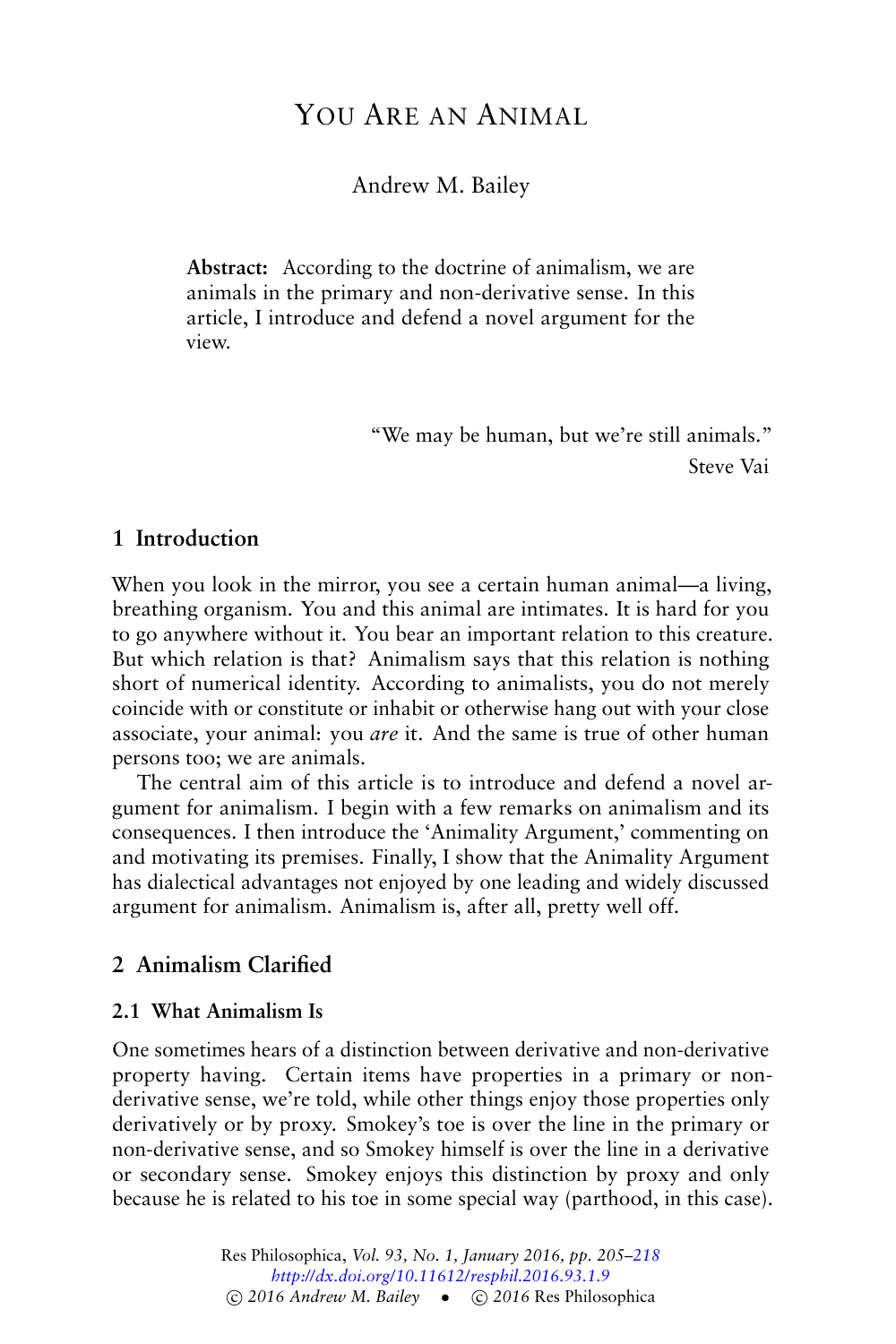I have no general and satisfactory account of the distinction between derivative and non-derivative property having, but it involves at least this much: if *x* has *F* in the secondary and derivative sense, then there is some *y* numerically distinct from *x* such that *x* has *F* solely by virtue of *x*'s being appropriately related to *y* and by virtue of *y*'s being *F*. <sup>1</sup> Philosophers disagree about what the 'appropriate relation' might be, but candidates include *being constituted by* and *being embodied by*.

It is easy enough to find philosophers who deploy talk of 'inheriting' this property or having that property 'derivatively' or having some property only because something else has the property in the first instance.<sup>2</sup> Few explain what this comes to. $3$  This obscurity need not pose decisive trouble for the animalist, however. For the animalist does *not* think that we are animals in the secondary or derivative sense. Instead, she denies this.

I shall, then, think of animalism as the thesis that we human persons are animals in the non-derivative and primary sense. The 'are' here expresses numerical identity, and we may make this explicit as follows: we human persons are each identical to things that are animals in the non-derivative and primary sense. Animalism is one answer to the question of what we are. It is a theory (at least in part) of human nature.<sup>4</sup>

#### **2.2 What Animalism Is Not**

Animalism is of interest in part because of what it rules out. Here are six views of human nature with which animalism is inconsistent:

(1) Pure dualism: we are wholly immaterial souls, distinct from any animal. $5$ 

<sup>&</sup>lt;sup>1</sup> Baker introduces the idea this way: "Suppose that  $x$  has  $H$ , and we ask, in virtue of what does *x* have *H*? Sometimes the answer will be that *x* has *H* in virtue of constituting something that has *H* or of being constituted by something that has *H*. This important feature of constitution requires a distinction between properties that are (as I'll say) borrowed and properties that are not borrowed." [\(1999,](#page-11-0) 151–152).

<sup>&</sup>lt;sup>2</sup> For example, Swinburne writes, "the whole man has the properties he does because his constituent parts have the properties they do. I weigh ten stone because my body does" [\(1997,](#page-13-1) 145). So also Baker: "The idea of having properties derivatively explains how, say, I can have the property of being overweight. It is not just that my body is overweight; I am. Being overweight is a property that I—the person constituted by this particular body—have. True, being overweight is a property that I have because my body has it, but my body constitutes me. So, I have the property of being overweight derivatively" [\(2000,](#page-11-1) 99).

<sup>3</sup> One admirable exception is Baker: "Roughly, (omitting reference to times), *x* has *F* nonderivatively iff *x*'s having *F* does not depend on *x*'s constitution relations, and *x* has *F* derivatively iff x's having *F* depends on *x*'s having constitution relations with something that has *F* nonderivatively" [\(2008,](#page-11-2) 43).

<sup>&</sup>lt;sup>4</sup> For a more detailed characterization of animalism, its rivals, and citations to recent attacks on and defenses of animalism, see [Bailey](#page-11-3) [2015a](#page-11-3) and all the essays in [Blatti and Snowdon](#page-11-4) [Forthcoming.](#page-11-4)

 $<sup>5</sup>$  Many philosophers endorse either moderate or pure dualism. Which disjunct they opt for is</sup> not always clear. See [Barnett](#page-11-5) [2010,](#page-11-5) [Hart](#page-11-6) [1988,](#page-11-6) [Hasker](#page-12-0) [2010,](#page-12-0) [Meixner](#page-12-1) [2010,](#page-12-1) [Nida-Rümelin](#page-12-2) [2010,](#page-12-2) [Plantinga](#page-12-3) [2006,](#page-12-3) [Unger](#page-13-2) [2004;](#page-13-2) [2006,](#page-13-3) and [Zimmerman](#page-13-4) [2010;](#page-13-4) [2011.](#page-13-5)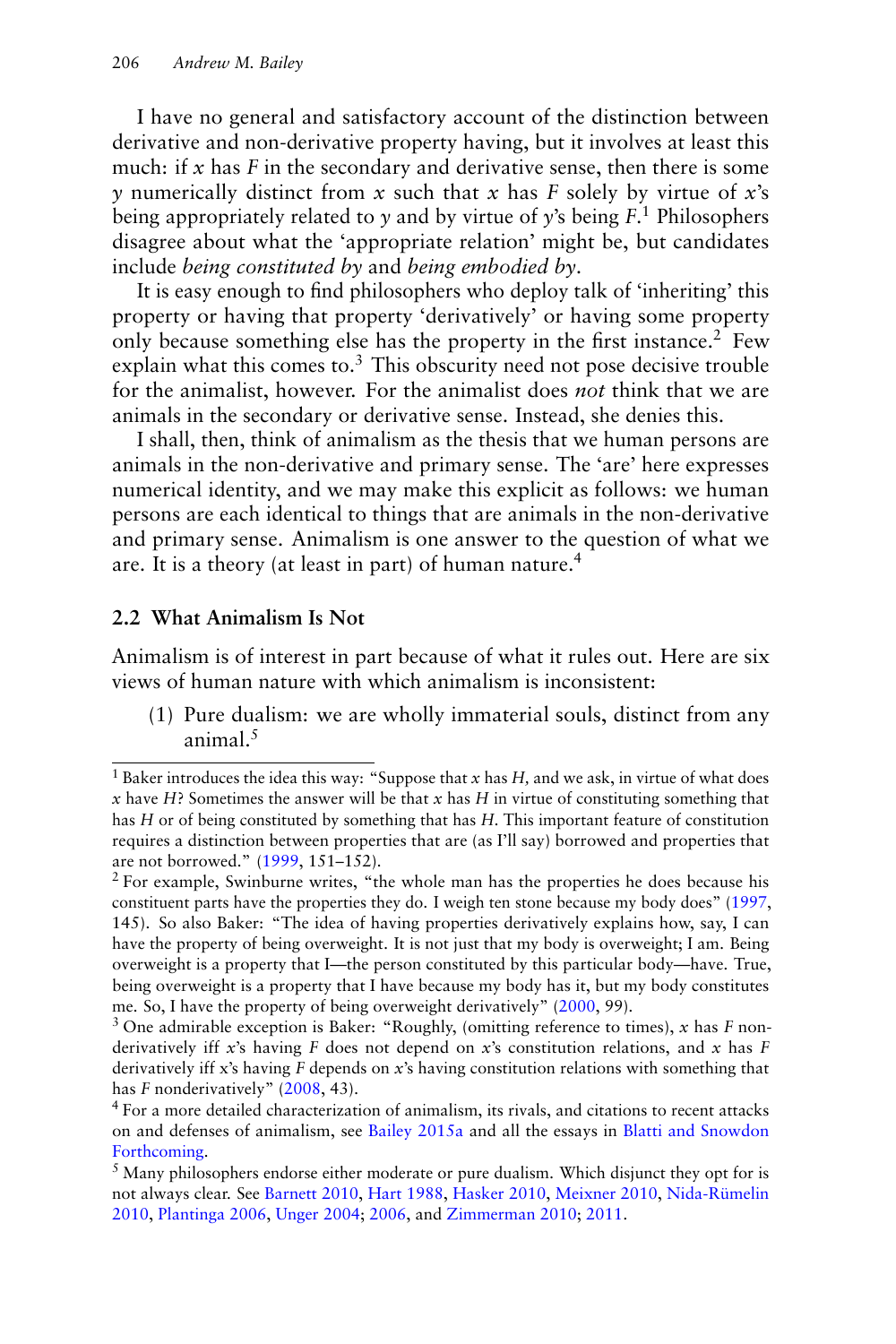- (2) Moderate dualism: we are wholly immaterial souls, but we inherit certain properties from our animals, and are only in a secondary and derivative sense animals [\(Lowe](#page-12-4) [2010](#page-12-4) and [Meixner](#page-12-1) [2010,](#page-12-1) 436–  $437$ ).<sup>6</sup>
- (3) Union dualism: we are amalgams: part material animal, part immaterial soul (Swinburne 1997, 145).
- (4) Constitutionalism: we are constituted by but distinct from human animals [\(Baker](#page-11-1) [2000,](#page-11-1) [Corcoran](#page-11-7) [1998,](#page-11-7) [1999;](#page-11-8) [2006,](#page-11-9) [Johnston](#page-12-5) [1987;](#page-12-5) [2007,](#page-12-6) [Shoemaker](#page-12-7) [2007\)](#page-12-7).
- (5) Brainism: we are brains, each of us a proper (spatial) part of some human animal.<sup>7</sup>
- (6) Partism: we are maximal sums of thought-supporting spatial and temporal parts, each of us a proper spatial and temporal part of some human animal [\(Hudson](#page-12-8) [2001,](#page-12-8) [2007\)](#page-12-9).<sup>8</sup>

Animalism, then, is not without rivals, and its truth would tell against a great many theories in the metaphysics of human nature.

# **3 The Animality Argument**

I shall now argue that animalism is no less than the sober truth. My argument proceeds from the modest assumption that we are, *in some sense or other,* animals. The assumption is minimal indeed, for it is compatible with a wide range of non-animalist views. And yet it shall prove to be an important step in the direction of a more full-blooded animalism. I'll put the *Animality Argument*, as I'll call it, in the first person singular. I invite readers to read from their own perspectives; the point generalizes.<sup>9</sup>

- (1) ANIMALITY. I am, in *some* sense or other, an animal.
- (2) TWO WAYS. If I am, in *some* sense or other, an animal, then either I am an animal in the derivative and secondary sense or I am an animal in the primary and non-derivative sense.
- (3) PLURALITY. If I am an animal in the secondary and derivative sense, then there are two human animals in my immediate vicinity.
- (4) ONE ANIMAL. But there are not two human animals in my immediate vicinity.

<sup>&</sup>lt;sup>6</sup> I call this version of dualism 'moderate' because it allows that we in fact have physical properties like extension in at least some sense. For helpful discussion of Lowe's moderate dualism, see [Olson](#page-12-10) [1998.](#page-12-10)

<sup>&</sup>lt;sup>7</sup> Brainists include [McMahan](#page-12-11) [\(2003,](#page-13-6) 88–94), [Parfit](#page-12-12) [\(2012\)](#page-12-12), [Searle](#page-12-13) [\(1983,](#page-12-13) 230), and [Tye](#page-13-6) (2003, 142). Cagey endorsements of brainism may be found in [Nagel](#page-12-14) [1986,](#page-12-14) 40–41 and [Persson](#page-12-15) [1999,](#page-12-15) 521–533. [Puccetti](#page-12-16) [\(1973\)](#page-12-16) says we are each cerebral hemispheres.

<sup>&</sup>lt;sup>8</sup> For a similar view according to which we are sums of psychologically continuous temporal parts of organisms (but distinct from those organisms), see [Lewis](#page-12-17) [1976,](#page-12-17) [Perry](#page-12-18) [1976,](#page-12-18) and the essays in [Perry](#page-12-19) [2002.](#page-12-19)

<sup>&</sup>lt;sup>9</sup> The Animality Argument structurally parallels the "Priority Argument" defended in [Bailey](#page-11-10) [2015b,](#page-11-10) but is here deployed in service of a distinct and more radical conclusion.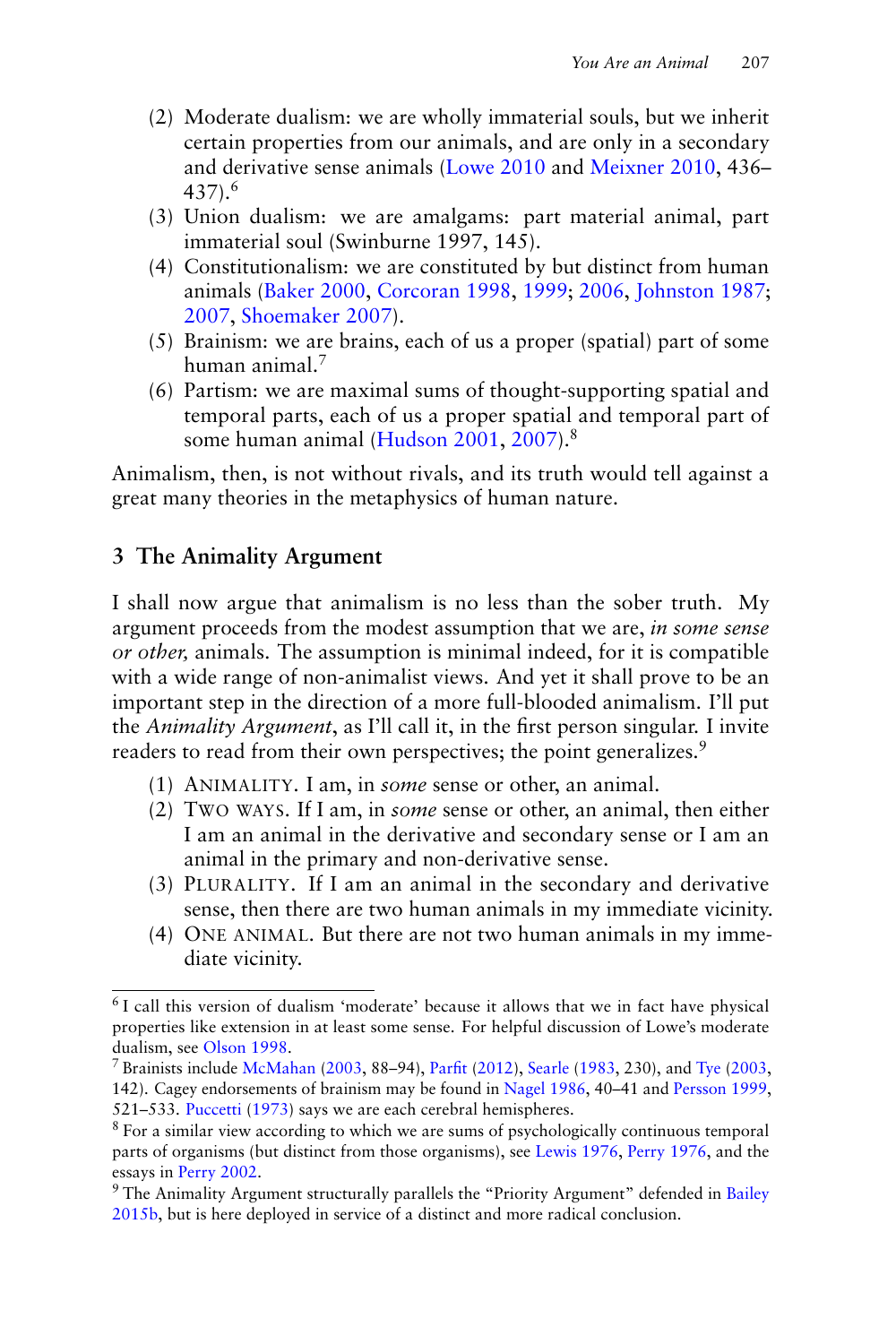- (5) Therefore, I am not an animal in the secondary and derivative sense (from PLURALITY and ONE ANIMAL).
- (6) Therefore, if I am, in *some* sense or other, an animal, then I am an animal in the primary and non-derivative sense (from TWO WAYS and 5).
- (7) Therefore, I am an animal in the primary and non-derivative sense (from ANIMALITY and 6).

The argument is valid; let us consider its premises in turn.

### **3.1 On Our Animality**

We are, in at least *some* sense or other, members of the species *Homo sapiens*; and if that's right, ANIMALITY certainly *seems* true. This is what we learned in high school science, at least (doubters may consult a competent zoologist for reassurance). Our animality is also a consequence of evolutionary theory.<sup>10</sup> So ANIMALITY is true, or at least reasonable to believe. One might object that the ANIMALITY Argument here begs the question; surely an argument deriving animalism from animalism is less than impressive. This is a mistake. I have not assumed animalism in ANIMALITY; I have only assumed that we are, in *some* sense or other, animals. This is an assumption that even moderate dualists might grant. For they have stories to tell.<sup>11</sup>For example:

> There are two ways to be an animal. One can be an animal in the primary sense (by, perhaps, being identical to some organism), or one can be an animal in a derivative or secondary sense (by having as a body something that is an animal in the primary sense, a *primary animal*). One has something as a body, perhaps, by being appropriately related to it in various epistemic and causal ways. So moderate dualism does not have the obviously false consequence that we are not animals. Rather, it has the consequence that we *are* animals, but only in a derivative or secondary sense. Moderate dualism allows that we are derivatively animals, and thus animals.

It is not only moderate dualists who deliver speeches like this. Union dualists, constitutionalists, brainists, and others (though not pure dualists) may deploy the move as well.<sup>12</sup> All agree that we *are in some sense*, animals. The union dualist will say you are an animal derivatively and by virtue of having a primary animal as a part. The constitutionalist will say you are an animal derivatively and by virtue of being constituted by an animal. The

<sup>&</sup>lt;sup>10</sup> For an intriguing argument along these lines, see [Blatti](#page-11-11) [2012.](#page-11-11)

<sup>&</sup>lt;sup>11</sup> See, e.g., [Meixner](#page-12-1) [2010,](#page-12-1) 436–437, who insists that the 'empirical dualist' can correctly attribute to us various physical properties in an "analogical and secondary way."

<sup>&</sup>lt;sup>12</sup> [Shoemaker](#page-12-7) [\(2007\)](#page-12-7), e.g., valiantly attempts to reconcile our animality with constitutionalism.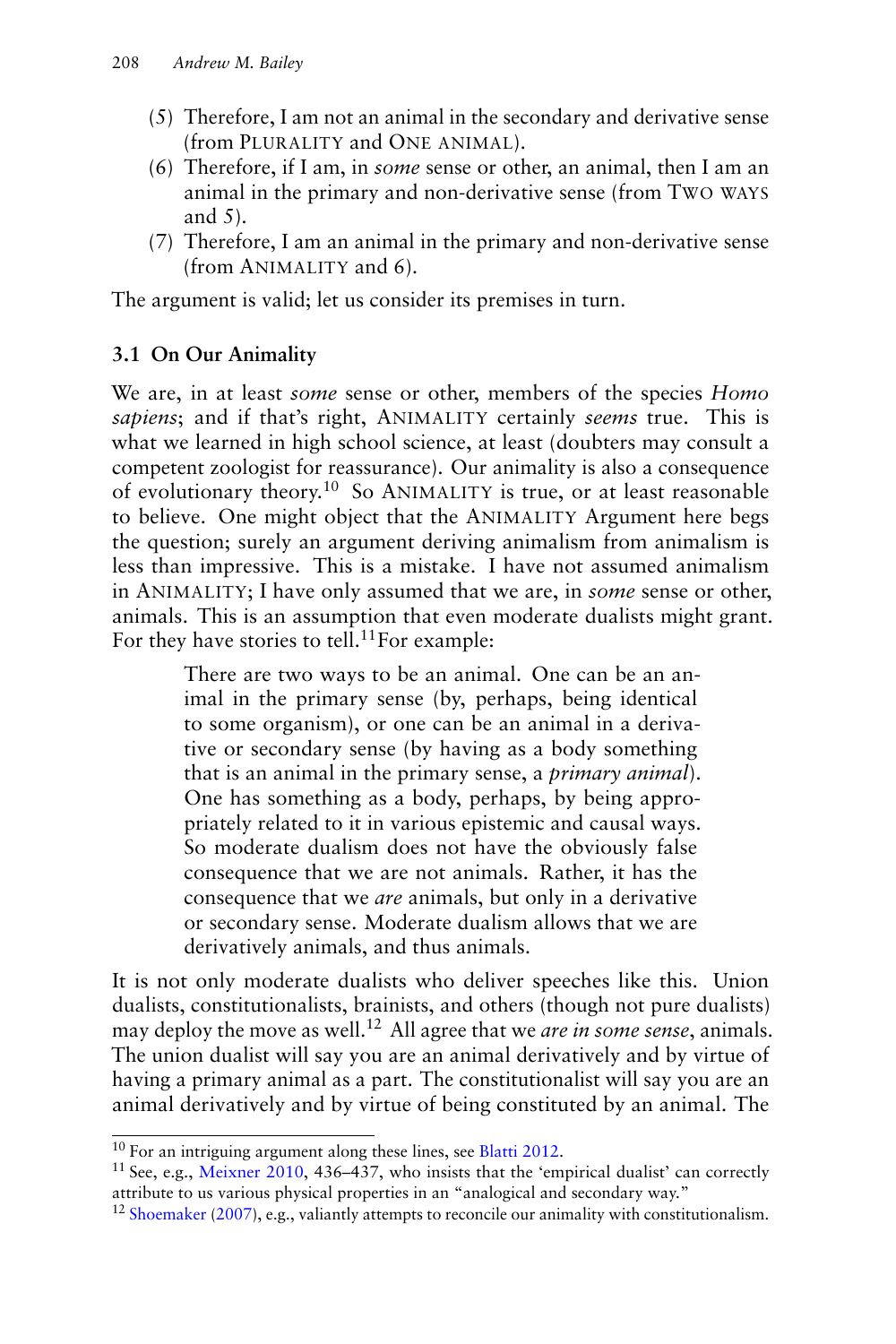brainist will say you are an animal derivatively and by virtue of being a part of a primary animal. Each of us is, in *some* sense, an animal.

#### **3.2 Two Ways To Be an Animal**

TWO WAYS, taking its cue from the moderate dualist speech above, adds this ingredient: there are two ways to be an animal. One can be an animal in the primary sense, or in the secondary sense and by proxy (that is, by being appropriately related to something that is an animal in the primary sense). Like ANIMALITY, TWO WAYS is a premise that even my moderate dualist opponent might grant.<sup>13</sup>

#### **3.3 Derivative Animality Requires a Plurality of Animals**

PLURALITY follows from this plausible thought: for a situation to involve something having a property *F* derivatively, two conditions must be met. There must be one item that has *F* in the primary and non-derivative sense. And there must be another item (numerically distinct from but appropriately related to the first) that has *F* in the derivative sense. Applied to the case of the property *being a human animal*, the thought goes, I am a human animal derivatively only if there is something distinct from me (to which I'm appropriately related) that is a human animal non-derivatively. And where would this human animal (distinct from me) be, except somewhere in my immediate vicinity?

Secondary animals are indeed animals, though their animality is derived.<sup>14</sup> They will appear, then, in an enumeration of animals within a given place; and when one animal in a given place is a secondary animal, a primary animal must be close at hand.

#### **3.4 One Animal**

ONE ANIMAL adds: there is no 'extra' human animal in my immediate vicinity. Whether I am an animal derivatively or not, the animal that is me is the only human animal in my chair. There just *isn't* more than one human animal sitting in my chair (or thinking my thoughts, or digesting my food). It doesn't matter whether one of those beings is an animal derivatively and the other is an animal non-derivatively or that one is material and the other immaterial; even *that* suggestion does not do justice to the obvious fact that there just aren't that many animals in the neighborhood. Any view denying as much is committed to an objectionable *ontological overpopulation*.

<sup>13</sup> Baker explicitly endorses a generalization of Two ways: "*x* has *F* iff *x* has *F* nonderivatively or *x* has *F* derivatively" [\(2008,](#page-11-2) 43).

<sup>14</sup> Baker agrees: "I take it that '*a* is a statue' is true if *a* has the property of being a statue, where *a* has that property either nonderivatively (without borrowing) or derivatively (by borrowing)" [\(1999,](#page-11-0) 165).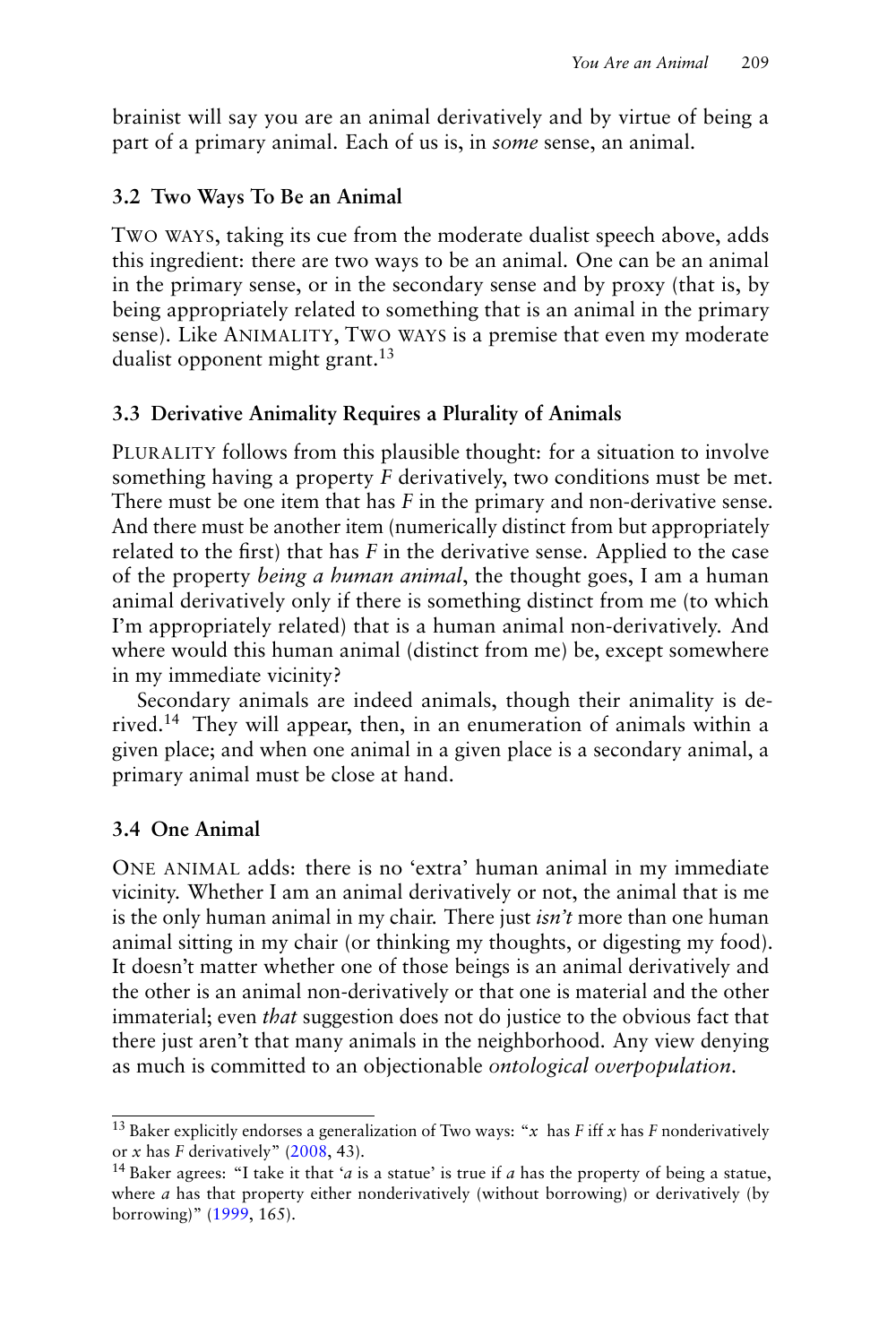One may think that I have inappropriately motivated ONE ANIMAL by appeal to simplicity. My objector speaks:

> ONE ANIMAL operates on a principle of simplicity, urging us not to include extra human animals in our ontology. All other things being equal, this is right. Things are not equal. For we need these extra human animals to do work for us; they earn their keep by playing a theoretical role—some by being primary animals and others by being secondary animals.

The speech is mistaken. I have not motivated ONE ANIMAL by appeal to simplicity. I am not claiming that the view that there are two human animals in my nearby vicinity is to be rejected because it fails a parsimony test. It is not as though there is a 'many animal' theory which is worse off than a 'one animal theory' when it comes to how many things of a given kind the theory says there is. Rather, we can tell that a many animal view is false in a more direct way. There just aren't that many human animals in my immediate vicinity.

Parody arguments lurk in nearby alleys. Let's drag one into the light for inspection:

> I am a digesting thing; I digest. And if I am, in some sense or other, a digesting thing, then I am a digesting thing in the derivative and secondary sense or in the nonderivative and primary sense. Now, either digesting in the derivative and secondary sense is a way to digest or it is not. If the former, then there are two digesting things in my immediate vicinity—me, and the thing associated with me that digests in the non-derivative and primary sense (my stomach, perhaps). But there aren't two digesters in my immediate vicinity, and so it must be that I am a digester in the non-derivative and primary sense.

Just as the Animality Argument exploits the 'problem of too many human animals,' the Parody Argument exploits the problem of too many digesters. But there is a problem with the problem of too many digesters, my objector continues: it is not a problem at all. There is nothing absurd or ontologically promiscuous in saying that both my stomach and I digest. Of *course* we are both digesters; and no one should blink an eye at the suggestion.<sup>15</sup> Reflection on this flaw in the Parody Argument shows what is wrong with the Animality Argument. Just as there is no problem of too

<sup>15</sup> [Sutton](#page-13-7) [\(2014\)](#page-13-7) offers a convincing explanation: some features are *non-summative* and thus one cannot add the digestion of the stomach to the digestion of the organism and rightly conclude that there is too much digestion happening. The considerations I offer on behalf of ONE ANIMAL are not subject to Sutton's critique, since ONE ANIMAL does not, as it were, impose a ban on 'too much living' going on in a region. The ban ONE ANIMAL imposes is directed, rather, at there being a *multiplicity of human animals* in a region.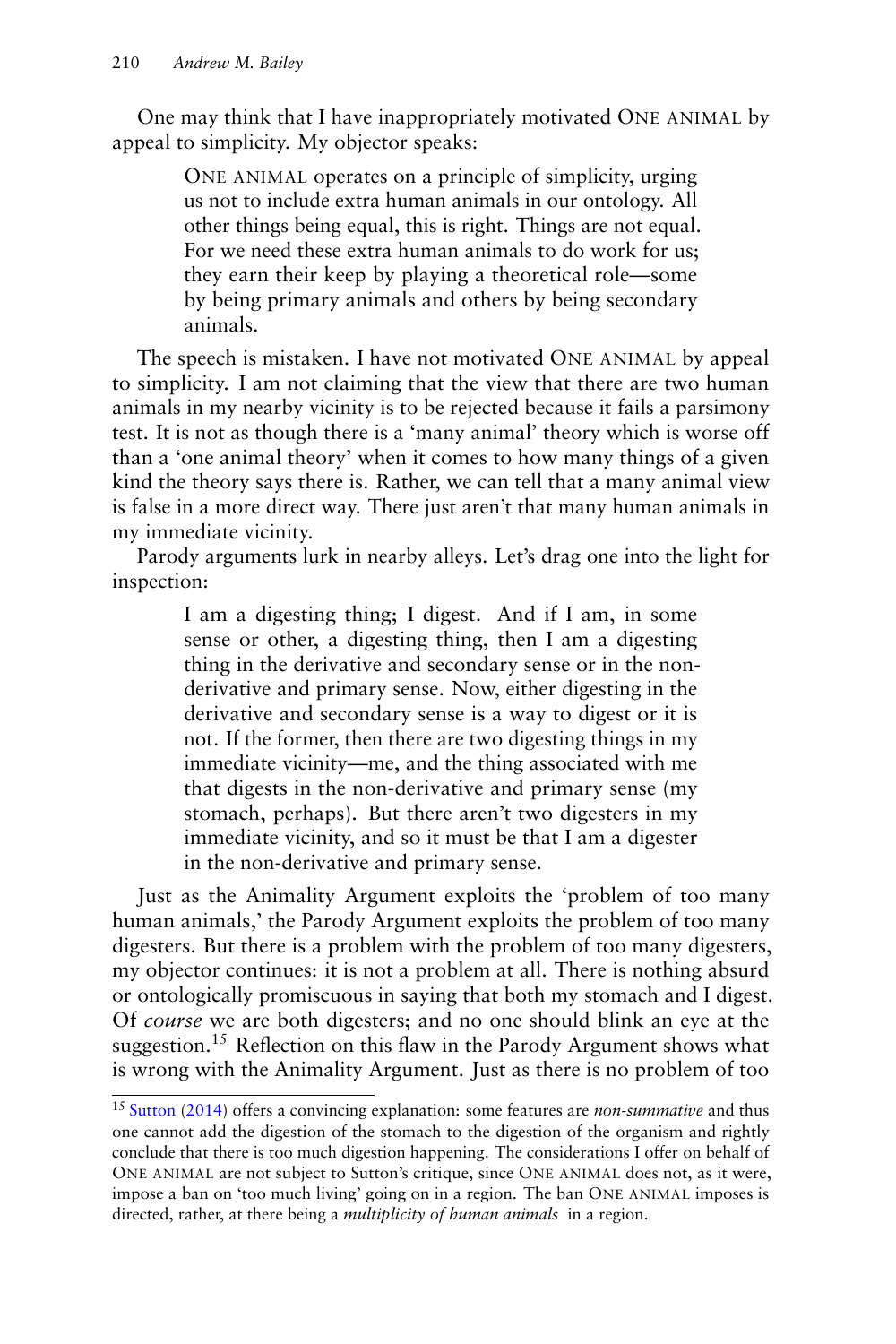many digesters, so too there is no problem of too many human animals. ONE ANIMAL is false (or at least unmotivated).

I reply with a distinction. It is easy to believe that two things digest my food (whether or not one does so in a more primary or non-derivative way than the other). It is less easy to believe that there are two human organisms sitting in my chair. The former does not conflict with much of what I take to be common sense; the latter does. The cost of thinking that I am not the only human animal sitting in my chair, then, seems higher than that of thinking that I am not the only digester. We can put the point another way. If there is a human animal in my immediate vicinity, it is more than five feet tall, has brown hair, and has parts that together engage in elaborate chemical processes by which the life of the whole is sustained. And on reflection it seems clear that there are not *two* such human animals in my immediate vicinity. I can see *one*, for sure. Where would the other one be? Where is the other animal that is more than five feet tall and has brown hair? Compare:

> [I]magine I am in my room alone. According to Lewis, there were two persons in the room. Was one of them hiding under the bed? Since each weighs 150 pounds, why don't the two of them together weigh 300 pounds? These are traditional rhetorical questions asked of those who defend the possibility of two things being in one place at a time. I think they have force. [\(Sider](#page-13-8) [1996,](#page-13-8) 439)

It would be one thing (perhaps in the course of learning some medical science) to discover that I digest food and that my stomach does too. It would be another to come to believe that I am not the only human animal in my chair. Although the former might come at little cost, the price of the latter is high indeed.

#### **3.5 Against Reconciliation**

I have motivated ONE ANIMAL by something like an appeal to ordinary thought and speech. One way of resisting this case for ONE ANIMAL invokes a *reconciliation strategy*. Though our ordinary thought and speech *seem* to presuppose the truth of ONE ANIMAL, the thought goes, such thought and speech can on reflection be reconciled with its denial. In particular, our ordinary thought and speech can be reconciled with the thesis that there are two numerically distinct items in my immediate vicinity, one of which is an animal in the primary and non-derivative sense, the other an animal in the secondary and derivative sense.

I will develop the objection at some length and then propose a reply. The reply will show that the objection fails and just how resilient the case for ONE ANIMAL is.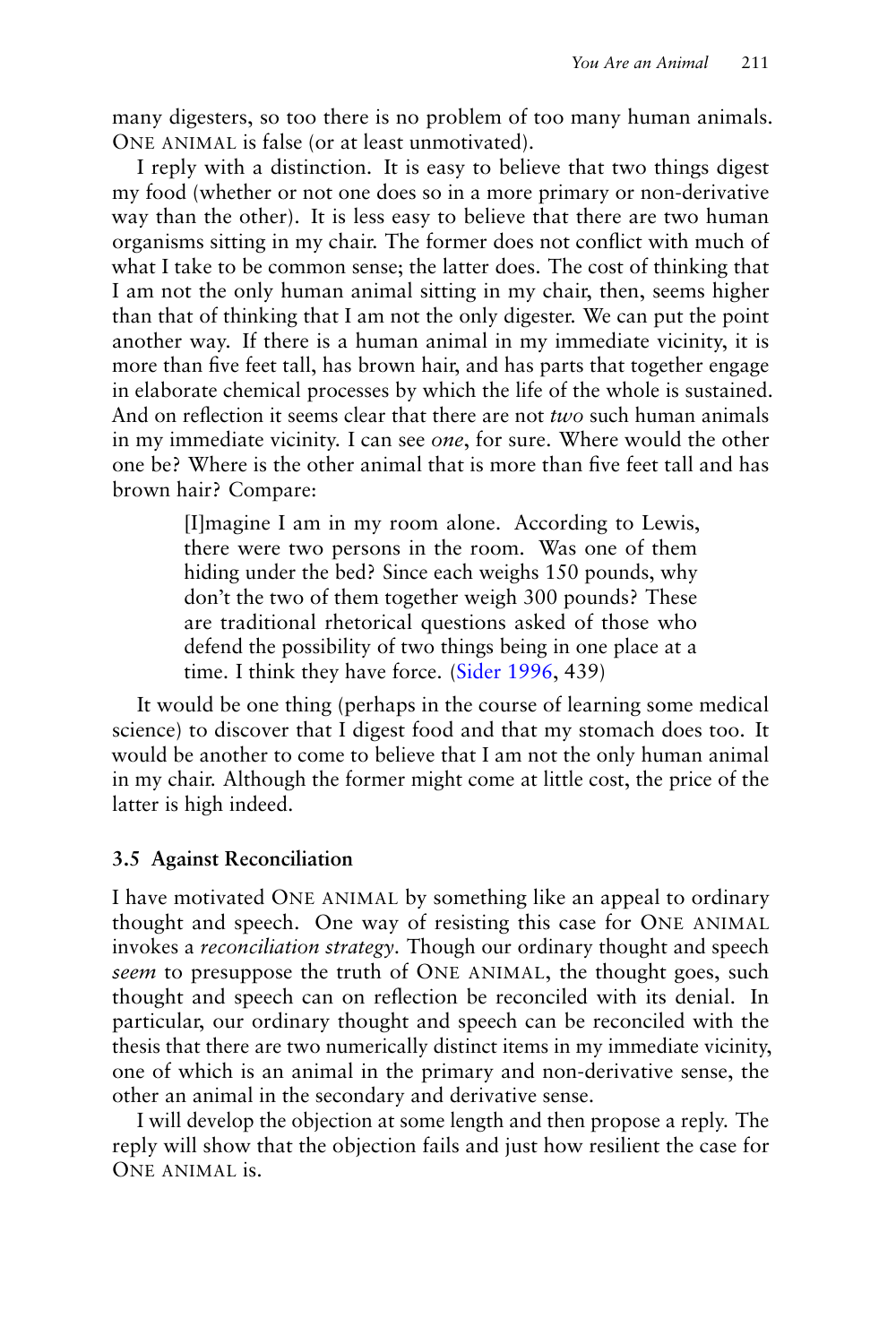Reconciliation strategies recommend a dilemma for ONE ANIMAL.ONE ANIMAL can be interpreted in two ways—one involving numerical distinctness ('ONE ANIMAL<sup>=</sup> ' below), the other involving what I'll call a *substantive* distinctness relation stronger than numerical distinctness ('ONE ANIMAL<sup>S</sup>' below). Consider, then, this proposed disambiguation of ONE ANIMAL):

- (1) ONE ANIMAL<sup> $=$ </sup>. It is not the case that there is an  $x$  and a  $y$  such that *x* is numerically distinct from  $\nu$  and such that *x* is an animal and  $\gamma$  is an animal and both  $x$  and  $\gamma$  are in my immediate vicinity.
- (2) ONE ANIMAL<sup>S</sup>. It is not the case that there is an  $x$  and a  $y$  such that  $x$  is substantively distinct from  $y$  and such that  $x$  is an animal and  $\gamma$  is an animal and both  $x$  and  $\gamma$  are in my immediate vicinity.

The dilemma is this: ONE ANIMAL must mean either ONE ANIMAL<sup>=</sup> or ONE ANIMAL<sup>S</sup>. If ONE ANIMAL means ONE ANIMAL<sup> $=$ </sup>, then the Animality Argument is valid but ONE ANIMAL is false (and its falsity is not in conflict with ordinary thought and speech). If ONE ANIMAL means ONE ANIMAL<sup>S</sup>, then the Animality Argument is invalid.

I agree that if ONE ANIMAL means ONE ANIMAL<sup>S</sup> then the Animality Argument is invalid. PLURALITY and ONE ANIMAL<sup>S</sup> do not jointly imply (5), since PLURALITY clearly involves *numerical* distinctness (as my above comments on that premise indicate). In particular, the consequent of PLURALITY says that there is in my immediate vicinity a primary animal that is *numerically* distinct from something that is a secondary animal. I intend the Animality Argument to be valid. My intended reading of ONE ANIMAL, then, is ONE ANIMAL<sup>=</sup>. On first glance, ONE ANIMAL<sup>=</sup> certainly seems consonant with (and supported by) ordinary thought and speech. Why would the anti-animalist think otherwise? Answering this question will require some comments on *counting*.

The difference between ONE ANIMAL<sup>=</sup> and ONE ANIMAL<sup>S</sup> involves a distinction between numerical and substantive distinctness, where the latter is something of a placeholder. Here is my best shot at expanding the placeholder. Some items are numerically distinct; one is not numerically identical to the other. Others are more than numerically distinct; they are distinct in a deeper sense too—their distinctness is no philosophers' trick, nor is it something only recondite metaphysical theories have reason to recognize. Mereological disjointness is a good example: since they are wholly disjoint, the rock on my desk is both numerically and substantively distinct from the rock on yours. But not all numerically distinct things are like this, the thought goes. Here are a few examples of things that are allegedly numerically distinct without being substantively distinct:

- (1) The statue is numerically distinct from the lump of clay that constitutes it. But it is not substantively distinct from that lump.
- (2) The event of me raising my hand is numerically distinct from the event of me raising my hand quickly. But the two are not substantively distinct.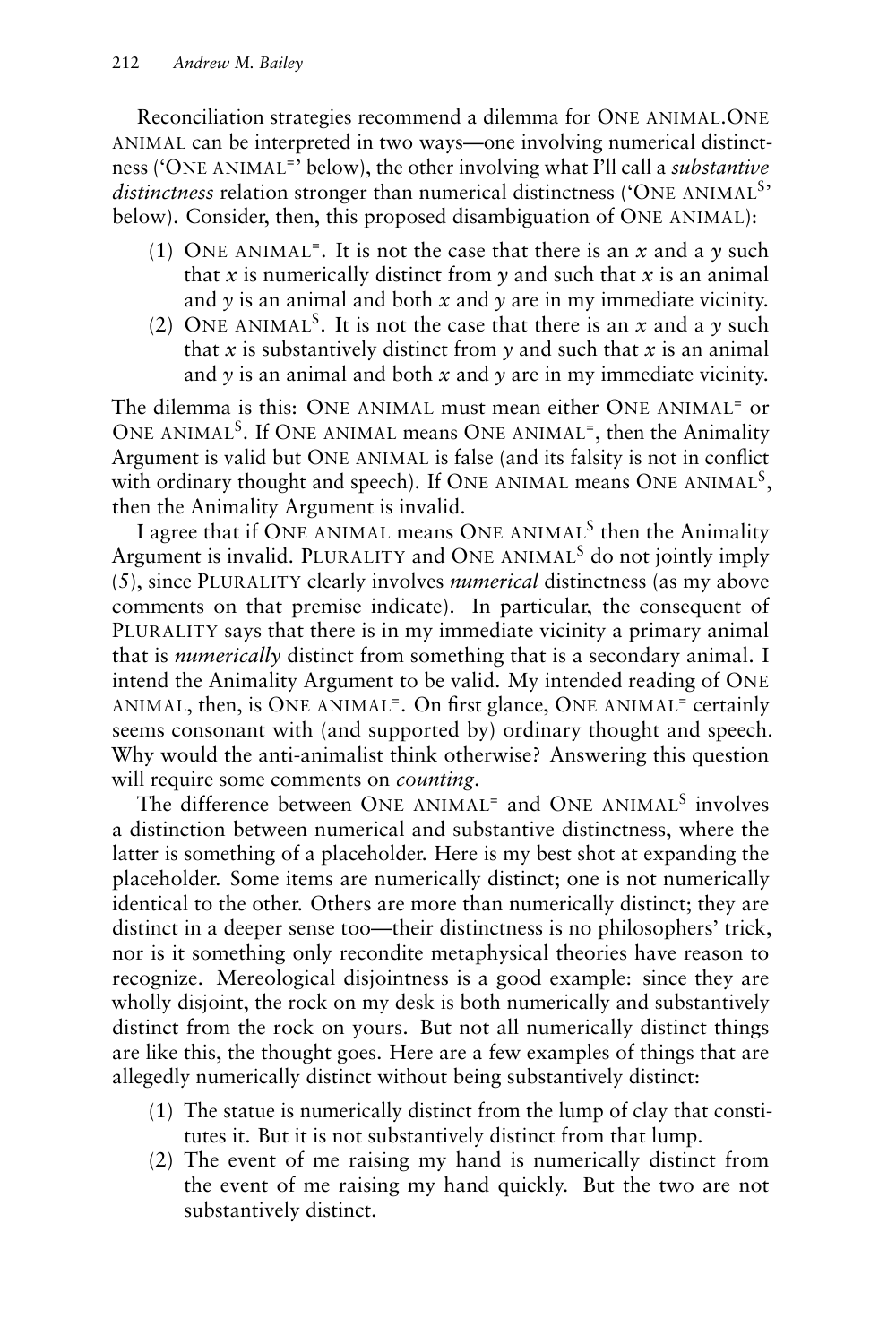(3) The house is properly composed of the bricks and so is numerically distinct from the bricks (composition as identity is, let us agree, false). But the house is not substantively distinct from the bricks.

Notice that these examples (especially the first two) have connections to ordinary thought and speech about how many objects there are (and thus, to counting in general). It would be odd to think or to say that there are two objects on the pedestal (the statue and the clay). It would be odd to think or say that two things happened, that two distinct events occurred when I raised my hand quickly. Why is this? If the statue and clay are numerically distinct, why does it sound so odd to say there are two objects on the pedestal? The proponent of the reconciliation strategy has an answer: our ordinary thought and speech about how many objects there are typically deploys substantive, rather than numerical distinctness.<sup>16</sup> We ordinarily count by the former, not the latter.

With this in mind, the anti-animalist may accuse me of a bait-and-switch in my motivation of ONE ANIMAL. I have appealed to ordinary thought and speech about how many objects there are (and in particular, about how many human animals there are in my immediate vicinity). Such considerations do support ONE ANIMAL<sup>S</sup>; that's the bait. Here's the switch: the Animality Argument requires ONE ANIMAL<sup>=</sup>. And the considerations I've adduced lend no support at all to ONE ANIMAL<sup>=</sup>. Indeed, just as ordinary thought and speech are compatible with the thesis that a statue is numerically distinct from the clay that constitutes it, so also, they are compatible with the *denial* of ONE ANIMAL<sup>=</sup>. There is no cost (with respect to considerations about ordinary thought and speech) to denying ONE  $ANIMAL^=$ .

I have two replies. First, it is not clear that appeal to our *actual* counting practices supports the anti-animalist reply. Suppose we do not, in fact, ordinarily count a statue and the lump constituting it as two material objects. This alone does not show that the statue and lump are one; for we might be counting incorrectly. Or we might be counting correctly but for reasons quite unfriendly to the anti-animalist's suggestion (there might be no such thing as the lump constituting but numerically distinct from the statue, e.g., or no such thing as a statue constituted by but numerically distinct from the lump). The upshot is this: what the anti-animalist needs here is a reason to think that we *should* count by something other than numerical identity and diversity. It is not clear that such a reason has been given.

More importantly, counting by something other than numerical identity and diversity (in this case, counting by substantive identity and diversity) conflicts with a very plausible constraint on counting.<sup>17</sup> There are many pugs. Some are ugly; some are not. Some are ugly in an adorable way,

<sup>&</sup>lt;sup>16</sup> In this connection, see [Baker](#page-11-1) [2000,](#page-11-1) 197-204.

<sup>&</sup>lt;sup>17</sup> [Kearns](#page-12-20) [\(2009\)](#page-12-20) independently offers an equivalent objection.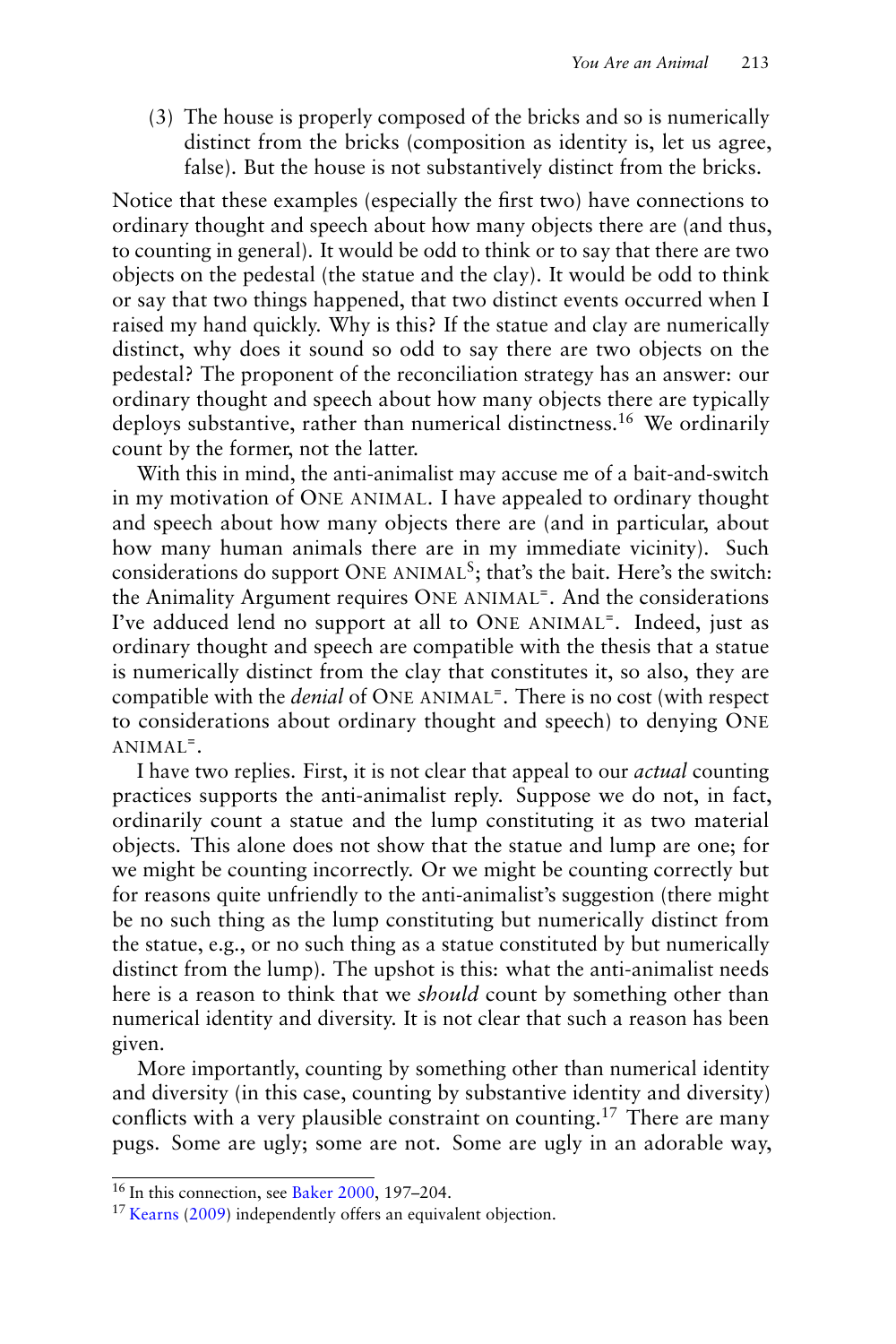and some (arguably) are not. How many ugly pugs are there? I think the answer is clear. The number of ugly pugs is equal to the number of pugs that are ugly in an adorable way plus the number of pugs that are ugly in a non-adorable way. And the point seems to be wholly general. This suggests the following:

**Counting:** The number of *F*s equals the number of *F*s that are (*F* in a *G* way) plus the number of *F*s that are not (*F* in a *G* way)

Which further suggests:

**Animal Counting:** The number of animals in my immediate vicinity equals the number of animals in my immediate vicinity that are animals in the derivative way plus the number of animals in my immediate vicinity that are animals in the non-derivative way.

Counting (and, in particular, Animal Counting) are in conflict with the anti-animalist strategy I have been considering. The anti-animalist who denies ONE ANIMAL<sup>=</sup> says that there are two numerically distinct things in my chair, each of which is an animal, even though there is exactly one animal in my chair. But if Animal Counting is right, that's just not so. The anti-animalist may here, of course, dig in her heels and deny Counting and Animal Counting. To do so is certainly an option; but I submit that it is a costly one.<sup>18</sup>

Since the Animality Argument is valid, those who deny its conclusion must deny one of its premises. But it certainly seems that denying any of ANIMALITY, TWO WAYS, PLURALITY, or ONE ANIMAL is costly. Even if the Animality Argument is unsound, then, it does this much: it raises the price of denying animalism.

<sup>&</sup>lt;sup>18</sup> Comparison to a familiar debate may help. David Lewis claimed that there are many people sitting in your chair. Even so, we can truthfully *say* that there is just one person there when we count by relations other than identity (perhaps overlap—emphpartial identity, as he calls it—will do the trick). See [Lewis](#page-12-21) [1999,](#page-12-21) 177–178. Hud Hudson nicely expresses one cost of this move:

<sup>[</sup>C]ounting by almost-identity provides us with just what we wanted to say all along: "There is only one person in in [your] chair. . . ." Feel better?—*I*, for one, feel swindled. I had hoped (in vain, I knew) for a way to say that "There is only one person in [your] chair . . . " which *isn't* compatible with counting by identity and saying "There is an infinity of distinct persons in Legion's chair at T." But that's not what I got. I submit that counting by almost-identity is not the good and natural sense we are after. You *can* do it . . . but it doesn't make the ontological picture any prettier. [\(2001,](#page-12-8) 35, emphasis original)

My opponents may similarly claim that there is a mighty host of (well, at least two) animals in your vicinity, but that there is nonetheless *some* sense in which there is just one. What I claim, and what I have tried to argue for by appealing to Animal Counting is that this is still implausible. Even if there is just one animal in *some* sense or other, the plurality of animals in some *other* sense is an unpalatable result. I thank an anonymous referee for pressing this point.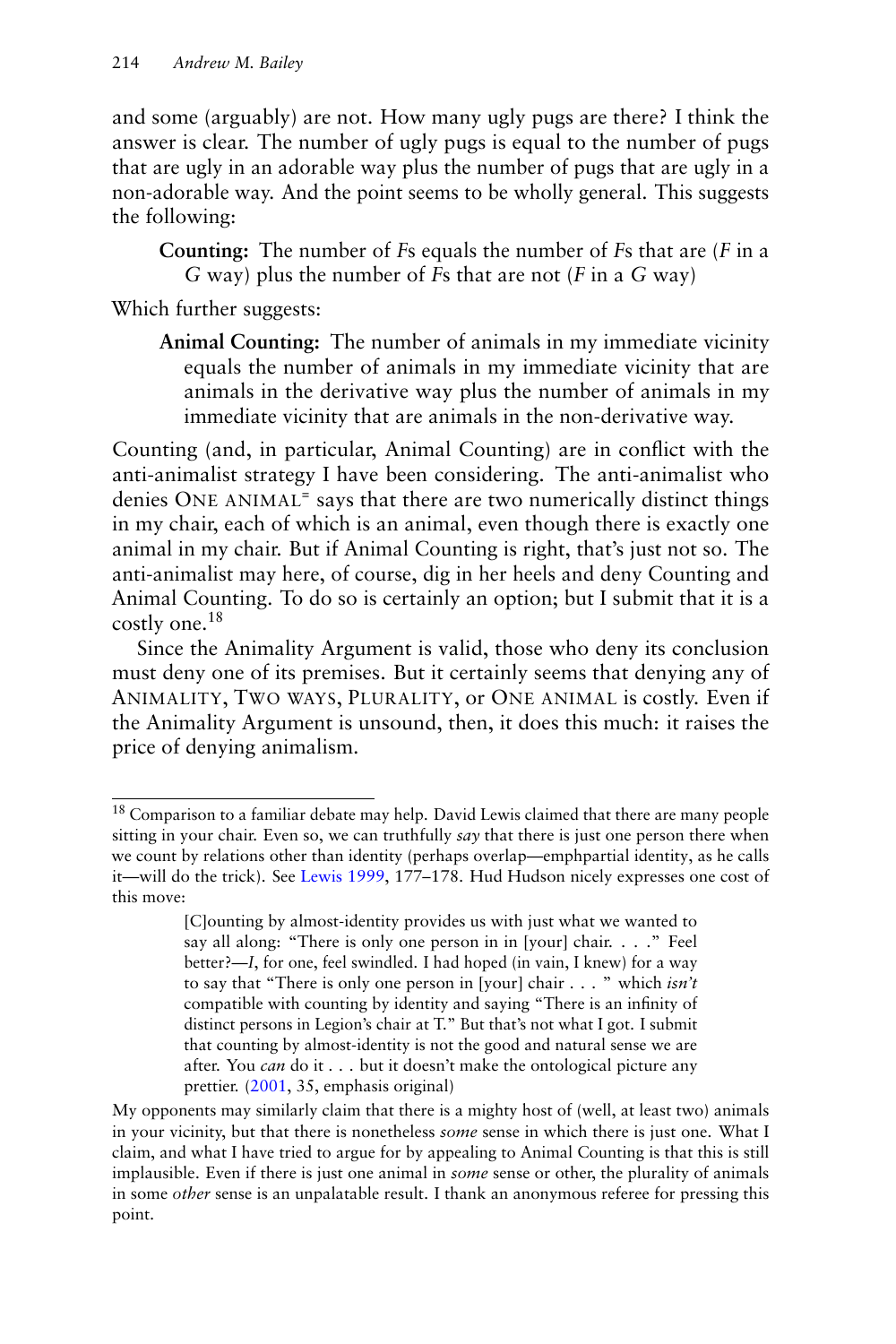### **4 On Another Argument for Animalism**

I will briefly compare the Animality argument with one leading argument for animalism. Consider:

> Suppose for *reductio* that animalism is false; you are a person but not an animal. Surely human animals exist and think, though. And what would your animal think but exactly your thoughts? (You think, after all; the mental supervenes on the physical, and you are a physical duplicate of your animal.) So your animal thinks, among other things, that it is a person, and has exactly the same reasons and evidence for thinking this that you do. But unlike you, your animal is wrong. It is not a person. But then you do not know that you are a person, for you and your animal are exactly alike with respect to reasons and evidence. So if animalism is false, you cannot know you are a person. But surely we can know that we are people, and so animalism is not false. It is true.<sup>19</sup>

This is one formulation of the Thinking Animal Argument (or more carefully, a formulation of the Thinking Animal Argument together with sub-arguments for its premises). It is the leading argument for animalism. To already extensive discussion, I add two notes. First, the Thinking Animal Argument will have little force for those who do not already affirm materialism about human persons. It is primarily an argument from materialism to a distinctively animalist version of materialism. Pure dualists, e.g., have traditionally denied that material objects can think at all (and so deny that your animal can think either). They reject, then, a premise of the Thinking Animal Argument. Dualists of other kinds have also typically thought that the mental does not supervene on the physical, and thus reject another ingredient within the Thinking Animal Argument. Second, the epistemic principles underlying the Thinking Animal Argument or its sub-arguments are obscure and require defense.<sup>20</sup> The defender of the Thinking Animal Argument would do well to specify, e.g., the precise sense in which the animal and the person are in the same evidential state—no simple task.

The Animality Argument suffers neither of these deficits. It does not assume materialism about human persons; nor does it assume the supervenience of the mental on the physical. Instead, it simply assumes that we are animals (in *some sense* or other), and that we are the only human animals in our immediate vicinities. Even moderate dualists have wanted to affirm these theses. Similarly, the Animality Argument deploys no contentious epistemic principles about the evidential state you and your animal might

<sup>&</sup>lt;sup>19</sup> See especially [Olson](#page-12-22) [2009](#page-12-22) and [Snowdon](#page-13-9) [1990.](#page-13-9) Recent critical treatments include [Sutton](#page-13-7) [2014](#page-13-7) and [Watson](#page-13-10) [Forthcoming.](#page-13-10)

<sup>20</sup> See [Brueckner and Buford](#page-11-12) [2009](#page-11-12) and [Yang](#page-13-11) [2013.](#page-13-11)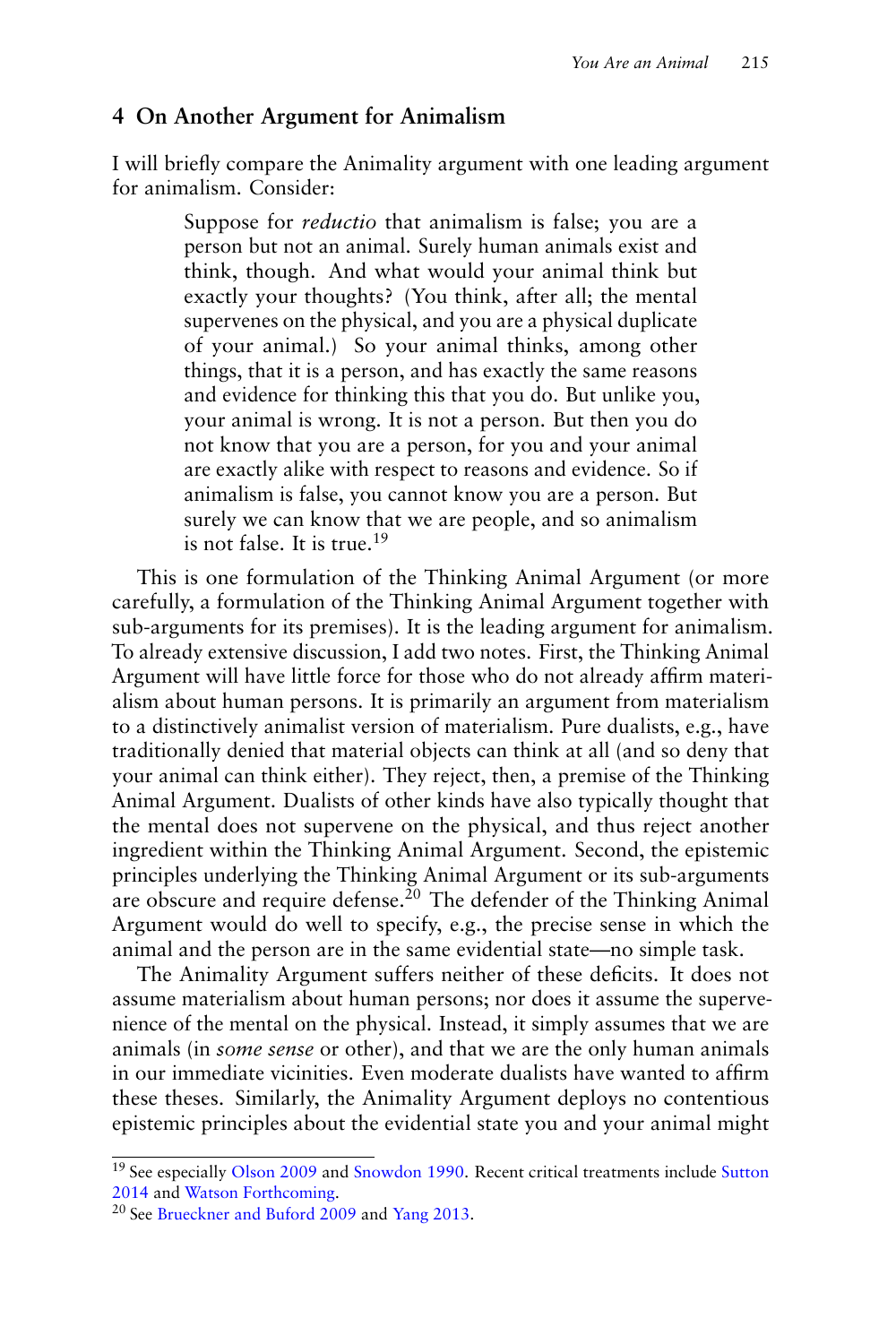be in. I conclude that the Animality Argument is superior in certain respects to one leading argument for animalism. Non-animalists of many stripes have good reason to attend to it.

# **5 Conclusion**

The central argument of this paper shows that animalism is pretty well off. Philosophers who disagree with my conclusion will find a way to dispute my premises. But they remain plausible, and denying them comes at a price. I, for one, am unwilling to pay it. And so I embrace the thesis that though we may be human, we're still animals.

> Andrew M. Bailey Yale-NUS College E-mail : [wrathius@gmail.com](mailto:wrathius@gmail.com)

References:

- <span id="page-11-3"></span>Bailey, Andrew M. 2015a. "Animalism." *Philosophy Compass* 10: 867–883. [http://dx.doi.](http://dx.doi.org/http://dx.doi.org/10.1111/phc3.12263) [org/http://dx.doi.org/10.1111/phc3.12263.](http://dx.doi.org/http://dx.doi.org/10.1111/phc3.12263)
- <span id="page-11-10"></span>Bailey, Andrew M. 2015b. "The Priority Principle." *Journal of the American Philosophical Association* 1 (1): 163–174. [http://dx.doi.org/10.1017/apa.2014.12.](http://dx.doi.org/10.1017/apa.2014.12)
- <span id="page-11-0"></span>Baker, Lynne Rudder. 1999. "Unity without Identity: A New Look at Material Constitution." *Midwest Studies In Philosophy* 23 (1): 144–165. [http://dx.doi.org/10.1111/1475-4975.](http://dx.doi.org/10.1111/1475-4975.00008) [00008.](http://dx.doi.org/10.1111/1475-4975.00008)
- <span id="page-11-1"></span>Baker, Lynne Rudder. 2000. *Persons and Bodies: A Constitution View*. Cambridge: Cambridge University Press.
- <span id="page-11-2"></span>Baker, Lynne Rudder. 2008. "Response to Eric Olson." *Abstracta* 3 (3): 43–45.
- <span id="page-11-5"></span>Barnett, David. 2010. "You Are Simple." In *The Waning of Materialism*, edited by George Bealer and Robert C. Koons. Oxford: Oxford University Press.
- <span id="page-11-11"></span>Blatti, Stephan. 2012. "A New Argument for Animalism." *Analysis* 72 (4): 685–690. [http://dx.doi.org/10.1093/analys/ans102.](http://dx.doi.org/10.1093/analys/ans102)
- <span id="page-11-4"></span>Blatti, Stephan and Paul F. Snowdon. Forthcoming. *Essays on Animalism: Persons, Animals, and Identity*. Oxford: Oxford University Press.
- <span id="page-11-12"></span>Brueckner, Anthony and Christopher T. Buford. 2009. "Thinking Animals and Epistemology." *Pacific Philosophical Quarterly* 90 (3): 310–314. [http://dx.doi.org/10.1111/j.1468-0114.](http://dx.doi.org/10.1111/j.1468-0114.2009.01342.x) [2009.01342.x.](http://dx.doi.org/10.1111/j.1468-0114.2009.01342.x)
- <span id="page-11-7"></span>Corcoran, Kevin. 1998. "Persons and Bodies." *Faith and Philosophy* 15 (3): 324–340. [http://dx.doi.org/10.5840/faithphil199815322.](http://dx.doi.org/10.5840/faithphil199815322)
- <span id="page-11-8"></span>Corcoran, Kevin. 1999. "Persons, Bodies, and the Constitution Relation." *The Southern Journal of Philosophy* 37 (1): 1–20. [http://dx.doi.org/10.1111/j.2041-6962.1999.tb00854.](http://dx.doi.org/10.1111/j.2041-6962.1999.tb00854.x) [x.](http://dx.doi.org/10.1111/j.2041-6962.1999.tb00854.x)
- <span id="page-11-9"></span>Corcoran, Kevin. 2006. *Rethinking Human Nature: A Christian Materialist Alternative to the Soul*. Grand Rapids, MI: Baker Academic.
- <span id="page-11-6"></span>Hart, William D. 1988. *The Engines of the Soul*. Cambridge: Cambridge University Press.

**Acknowledgements** Thanks to anonymous referees, Alex Arnold, Brian Pocock Boeninger, Jeff Brower, Andrew Higgins, Hud Hudson, Al Plantinga, Mike Rea, Josh Rasmussen, Brad Rettler, Ben Rohrs, Alex Skiles, Jeff Speaks, Amy Seymour, Cathy Sutton, Peter van Inwagen, Eric Yang, and Joshua Wong for helpful comments, corrections, or conversation on ancestors of this article or on animalism in general.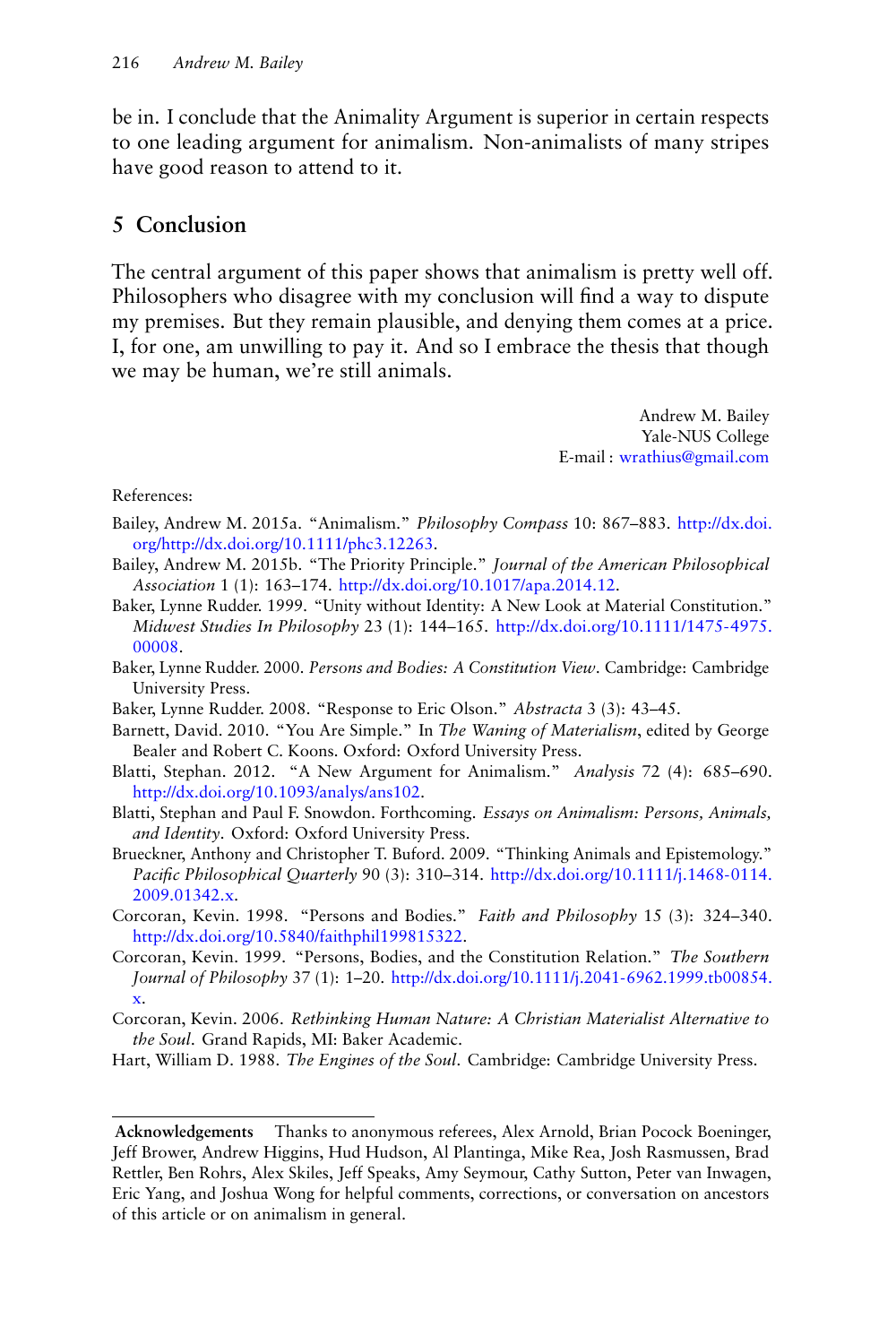- <span id="page-12-0"></span>Hasker, William. 2010. "Persons and the Unity of Consciousness." In *The Waning of Materialism*, edited by George Bealer and Robert C. Koons. Oxford: Oxford University Press.
- <span id="page-12-8"></span>Hudson, Hud. 2001. *A Materialist Metaphysics of the Human Person*. Ithaca, NY: Cornell University Press.
- <span id="page-12-9"></span>Hudson, Hud. 2007. "I Am Not an Animal." In *Persons: Human and Divine*, edited by Peter van Inwagen and Dean Zimmerman, 216–234. Oxford: Clarendon Press.
- <span id="page-12-5"></span>Johnston, Mark. 1987. "Human Beings." *Journal of Philosophy* 84: 59–83. [http://dx.doi.](http://dx.doi.org/10.2307/2026626) [org/10.2307/2026626.](http://dx.doi.org/10.2307/2026626)
- <span id="page-12-6"></span>Johnston, Mark. 2007. "Human Beings Revisited: My Body Is Not an Animal." *Oxford Studies in Metaphysics* 3: 33–74.
- <span id="page-12-20"></span>Kearns, Stephen. 2009. "Review of The Metaphysics of Everyday Life by Lynne Rudder Baker." *The Philosophical Review* 118 (4): 533–535. [http://dx.doi.org/http://dx.doi.org/](http://dx.doi.org/http://dx.doi.org/10.1215/00318108-2009-017) [10.1215/00318108-2009-017.](http://dx.doi.org/http://dx.doi.org/10.1215/00318108-2009-017)
- <span id="page-12-17"></span>Lewis, David. 1976. "Survival and Identity." In *The Identities of Persons*, edited by Amelie Oksenberg Rorty, 17–40. Berkely, CA: University of California Press.
- <span id="page-12-21"></span>Lewis, David. 1999. "Many, but Almost One." In *Papers in Metaphysics and Epistemology*, Vol. 2 of *Cambridge Studies in Philosophy*, 164–182. Cambridge: Cambridge University Press. [http://dx.doi.org/10.1017/CBO9780511625343.010.](http://dx.doi.org/10.1017/CBO9780511625343.010)
- <span id="page-12-4"></span>Lowe, E. J. 2010. "Substance Dualism: A Non-Cartesian Approach." In *The Waning of Materialism*, edited by Robert C. Koons and George Bealer, 439–462. Oxford: Oxford University Press. [http://www.oxfordscholarship.com/view/10.1093/acprof:](http://www.oxfordscholarship.com/view/10.1093/acprof:oso/9780199556182.001.0001/acprof-9780199556182-chapter-22) [oso/9780199556182.001.0001/acprof-9780199556182-chapter-22.](http://www.oxfordscholarship.com/view/10.1093/acprof:oso/9780199556182.001.0001/acprof-9780199556182-chapter-22)
- <span id="page-12-11"></span>McMahan, Jeff. 2003. *The Ethics of Killing: Problems at the Margins of Life*. New York: Oxford University Press.
- <span id="page-12-1"></span>Meixner, Uwe. 2010. "Materialism Does Not Save the Phenomena—and the Alternative Which Does." In *The Waning of Materialism*, edited by Robert C. Koons and George Bealer, 417–438. Oxford: Oxford University Press. [http://www.oxfordscholarship.com/view/10.](http://www.oxfordscholarship.com/view/10.1093/acprof:oso/9780199556182.001.0001/acprof-9780199556182-chapter-21) [1093/acprof:oso/9780199556182.001.0001/acprof-9780199556182-chapter-21.](http://www.oxfordscholarship.com/view/10.1093/acprof:oso/9780199556182.001.0001/acprof-9780199556182-chapter-21)
- <span id="page-12-14"></span>Nagel, Thomas. 1986. *The View From Nowhere*. New York: Oxford University Press.
- <span id="page-12-2"></span>Nida-Rümelin, Martine. 2010. "An Argument from Transtemporal Identity for Subject– Body Dualism." In *The Waning of Materialism*, edited by Robert C. Koons and George Bealer, 191–212. Oxford University Press. [http://www.oxfordscholarship.com/view/10.](http://www.oxfordscholarship.com/view/10.1093/acprof:oso/9780199556182.001.0001/acprof-9780199556182-chapter-9) [1093/acprof:oso/9780199556182.001.0001/acprof-9780199556182-chapter-9.](http://www.oxfordscholarship.com/view/10.1093/acprof:oso/9780199556182.001.0001/acprof-9780199556182-chapter-9)
- <span id="page-12-10"></span>Olson, Eric T. 1998. "Human Atoms." *Australasian Journal of Philosophy* 76 (3): 396–406. [http://dx.doi.org/10.1080/00048409812348521.](http://dx.doi.org/10.1080/00048409812348521)
- <span id="page-12-22"></span>Olson, Eric T. 2009. "An Argument For Animalism." In *Defining the Beginning and End of Life: Readings on Personal Identity and Bioethics*, edited by John P Lizza. Baltimore, MD: Johns Hopkins University Press.
- <span id="page-12-12"></span>Parfit, Derek. 2012. "We Are Not Human Beings." *Philosophy* 87 (01): 5–28. [http:](http://dx.doi.org/10.1017/S0031819111000520) [//dx.doi.org/10.1017/S0031819111000520.](http://dx.doi.org/10.1017/S0031819111000520)
- <span id="page-12-18"></span>Perry, John. 1976. "The Importance of Being Identical." In *The Identities of Persons*, edited by Amelie Oksenberg Rorty. Berkeley, CA: University of California Press.
- <span id="page-12-19"></span>Perry, John. 2002. *Identity, Personal Identity, and the Self*. Indianapolis, IN: Hackett.
- <span id="page-12-15"></span>Persson, Ingmar. 1999. "Our Identity and Separability of Persons and Organisms." *Dialogue* 38: 521–533.
- <span id="page-12-3"></span>Plantinga, Alvin. 2006. "Against Materialism." *Faith and Philosophy* 23 (1): 3–32. [http:](http://dx.doi.org/10.5840/faithphil20062316) [//dx.doi.org/10.5840/faithphil20062316.](http://dx.doi.org/10.5840/faithphil20062316)
- <span id="page-12-16"></span>Puccetti, Roland. 1973. "Brain Bisection and Personal Identity." *The British Journal for the Philosophy of Science* 24 (4): 339–355. [http://dx.doi.org/10.1093/bjps/24.4.339.](http://dx.doi.org/10.1093/bjps/24.4.339)
- <span id="page-12-13"></span>Searle, John R. 1983. *Intentionality: An Essay in the Philosophy of Mind*. Cambridge: Cambridge University Press.
- <span id="page-12-7"></span>Shoemaker, Sydney. 2007. "Persons, Animals, and Identity." *Synthese* 162 (3): 313–324. [http://dx.doi.org/10.1007/s11229-007-9253-y.](http://dx.doi.org/10.1007/s11229-007-9253-y)